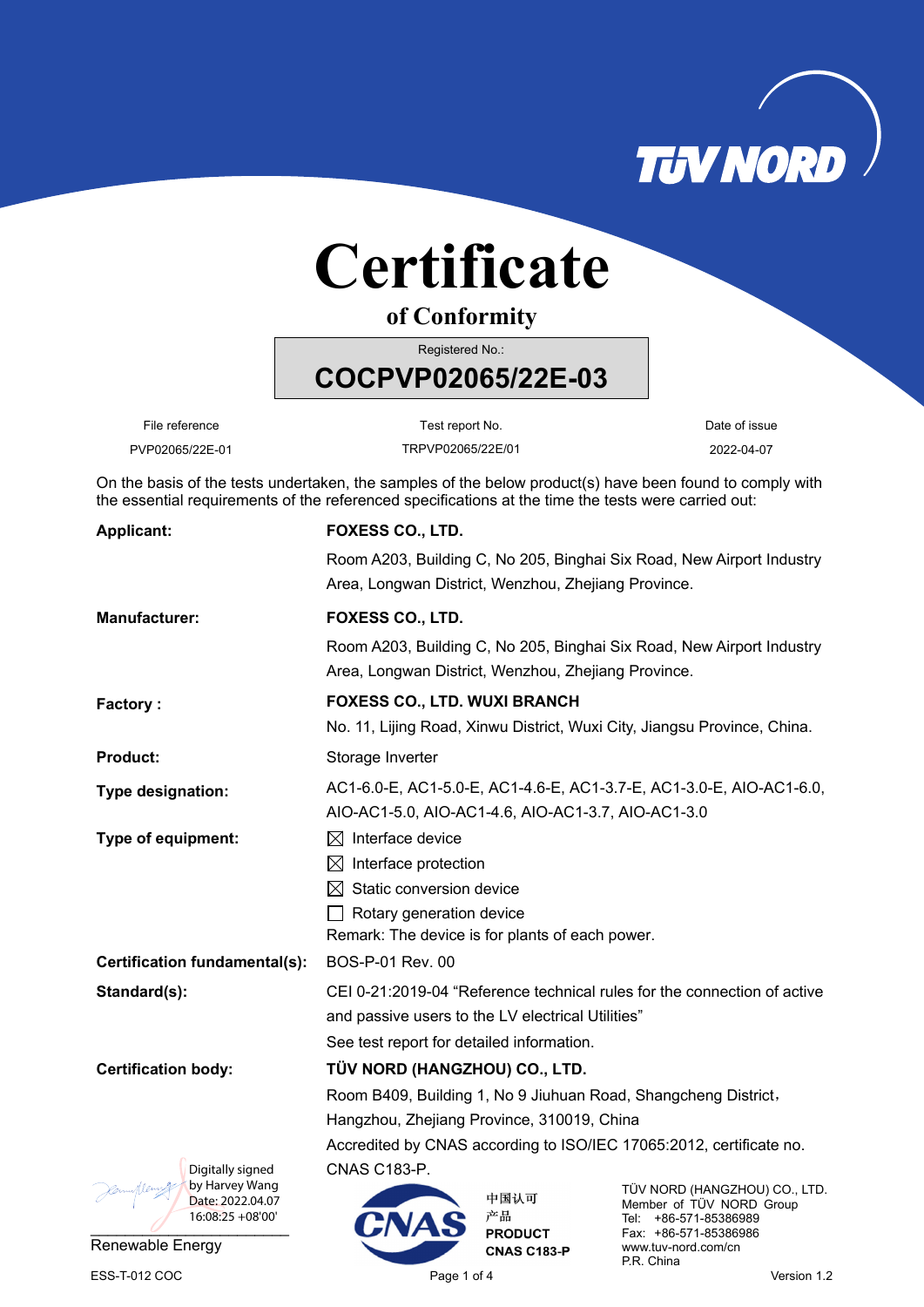

| <b>Testing laboratory:</b> | Dongguan BALUN Testing Technology Co., Ltd.                                 |  |  |  |  |
|----------------------------|-----------------------------------------------------------------------------|--|--|--|--|
|                            | Room 104/204/205, Building 1, No. 6, Industrial South Road, Songshan        |  |  |  |  |
|                            | Lake District, Dongguan, Guangdong, China                                   |  |  |  |  |
|                            | Accredited by CNAS according to ISO/IEC 17025:2017, certificate no.         |  |  |  |  |
|                            | <b>CNAS L14701</b>                                                          |  |  |  |  |
| <b>Conclusion:</b>         | After verifying following documents, it is concluded that the product is in |  |  |  |  |
|                            | compliance with the requirements of CEI 0-21:2019-04.                       |  |  |  |  |
|                            | $\boxtimes$ ISO 9001 certificate:                                           |  |  |  |  |
|                            | Certificate no. 200336, issued by DCI certification Ltd.                    |  |  |  |  |
|                            | $\boxtimes$ Test report of CEI 0-21:2019-04:                                |  |  |  |  |
|                            | Report no. BL-DG2130790-B01, BL-DG2230087-B01 issued by                     |  |  |  |  |
|                            | Dongguan BALUN Testing Technology Co., Ltd., accredited by CNAS             |  |  |  |  |
|                            | according to ISO/IEC 17025:2017, certificate no. CNAS L14701                |  |  |  |  |
|                            | $\boxtimes$ Test report of EMC:                                             |  |  |  |  |
|                            | Report no. 4861920333200&4861921219500, issued by TÜV SÜD                   |  |  |  |  |
|                            | Certification and Testing (China) Co., Ltd., accredited by CNAS             |  |  |  |  |
|                            | according to ISO/IEC 17025:2017, certificate no. CNAS L2282.                |  |  |  |  |
|                            | Report no. BL-DG2130790-402&BL-DG2130790-403, issued by                     |  |  |  |  |
|                            | Dongguan BALUN Testing Technology Co., Ltd., accredited by CNAS             |  |  |  |  |
|                            | according to ISO/IEC 17025:2017, certificate no. CNAS L14701                |  |  |  |  |
|                            | Report no. C21-342-WT, issued by Shanghai Inspection and Testing            |  |  |  |  |
|                            | Institute of Instruments and Automation Systems Co., Ltd., accredited by    |  |  |  |  |
|                            | CNAS according to ISO/IEC 17025:2017, certificate no. CNAS L0130            |  |  |  |  |

This document is based on the evaluation of the samples of the above mentioned product(s). It does not imply an assessment of the mass-production of the product(s), and it does not permit the use of a TÜV NORD mark. The holder of this document may use it in connection with the related test report(s).



Renewable Energy ESS-T-012 COC **Page 2 of 4** Page 2 of 4 Version 1.2



中国认可 产品 **PRODUCT CNAS C183-P**  TÜV NORD (HANGZHOU) CO., LTD. Member of TÜV NORD Group Tel: +86-571-85386989 Fax: +86-571-85386986 www.tuv-nord.com/cn P.R. China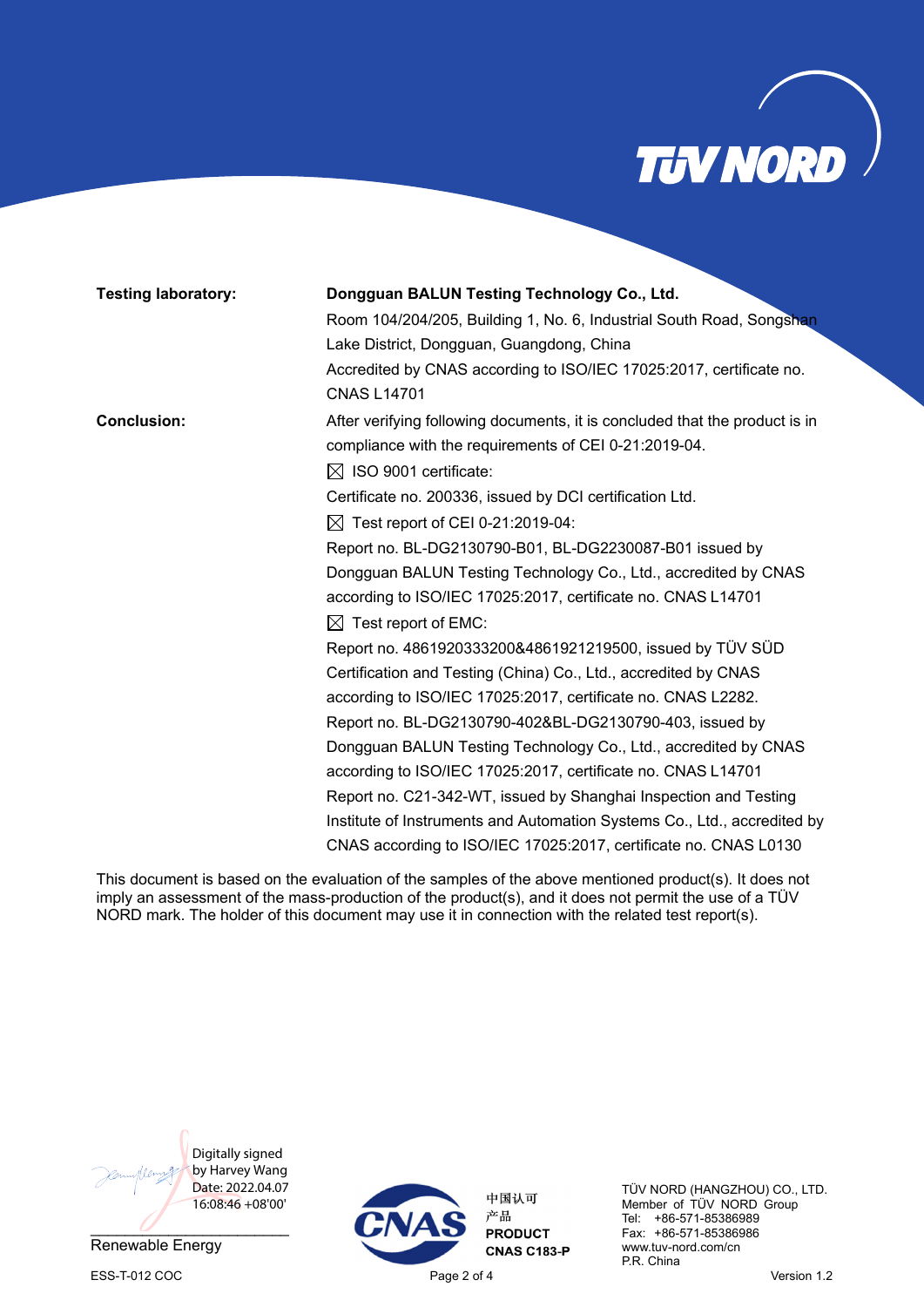

**Annex to Certificate No.: COCPVP02065/22E-03** 

**File no.: PVP02065/22E-01 2022-04-07** 

## **Description of product(s):**

| <b>Model types:</b>                       | AC1-3.0-E/                                             | AC1-3.7-E/                                                       | AC1-4.6-E/ | AC1-5.0-E/ | AC1-6.0-E/ |  |
|-------------------------------------------|--------------------------------------------------------|------------------------------------------------------------------|------------|------------|------------|--|
|                                           | AIO-AC1-                                               | AIO-AC1-                                                         | AIO-AC1-   | AIO-AC1-   | AIO-AC1-   |  |
|                                           | 3.0                                                    | 3.7                                                              | 4.6        | 5.0        | 6.0        |  |
| <b>General information:</b>               |                                                        |                                                                  |            |            |            |  |
| Firmware:                                 |                                                        |                                                                  | V1.09      |            |            |  |
| <b>Battery input parameters:</b>          |                                                        |                                                                  |            |            |            |  |
| <b>Battery Type:</b>                      | Lithium-Ion                                            |                                                                  |            |            |            |  |
|                                           | AC1-3.0-E, AC1-3.7-E, AC1-4.6-E, AC1-5.0-E, AC1-6.0-E: |                                                                  |            |            |            |  |
| Voltage range[V d.c.]:                    | 85-450                                                 |                                                                  |            |            |            |  |
|                                           |                                                        | AIO-AC1-3.0, AIO-AC1-3.7, AIO-AC1-4.6, AIO-AC1-5.0, AIO-AC1-6.0: |            |            |            |  |
|                                           | 85-210                                                 |                                                                  |            |            |            |  |
| Max. Charge Current [Ad.c.]:              |                                                        |                                                                  | 40         |            |            |  |
| <b>Max. Discharge Current</b><br>[Ad.c.]: | 40                                                     |                                                                  |            |            |            |  |
| AC output (Grid Side) parameters:         |                                                        |                                                                  |            |            |            |  |
| Rated output voltage [V<br>a.c.]:         | 220/230/240                                            |                                                                  |            |            |            |  |
| <b>Raged output frequency</b><br>$[Hz]$ : | 50/60                                                  |                                                                  |            |            |            |  |
| Rated output power [W]:                   | 3000                                                   | 3680                                                             | 4600       | 5000       | 6000       |  |
| Max. apparent power [VA]:                 | 3300                                                   | 4048                                                             | 5060       | 5500       | 6600       |  |
| Max. output current [A a.c.]:             | 14.4                                                   | 17.6                                                             | 22         | 23.9       | 28.7       |  |
| Power factor coso [ $\lambda$ ]:          | 1 default (adjustable +/-0.8)                          |                                                                  |            |            |            |  |
| AC output (Back-up) parameters:           |                                                        |                                                                  |            |            |            |  |
| Rated output voltage [V<br>a.c.]:         | 220/230/240                                            |                                                                  |            |            |            |  |
| <b>Raged output frequency</b><br>$[Hz]$ : | 50/60                                                  |                                                                  |            |            |            |  |
| Rated output power [W]:                   | 5000                                                   | 5000                                                             | 6000       | 6000       | 6000       |  |
| Max. apparent power [VA]:                 | 5000                                                   | 5000                                                             | 6000       | 6000       | 6000       |  |

 $\overline{a}$  .  $\overline{a}$  .  $\overline{a}$  .  $\overline{a}$  .  $\overline{a}$  .  $\overline{a}$ Digitally signed by Harvey Wang Date: 2022.04.07 16:09:00 +08'00'

Renewable Energy



中国认可 产品 **PRODUCT CNAS C183-P** 

TÜV NORD (HANGZHOU) CO., LTD. Member of TÜV NORD Group Tel: +86-571-85386989 Fax: +86-571-85386986 www.tuv-nord.com/cn P.R. China